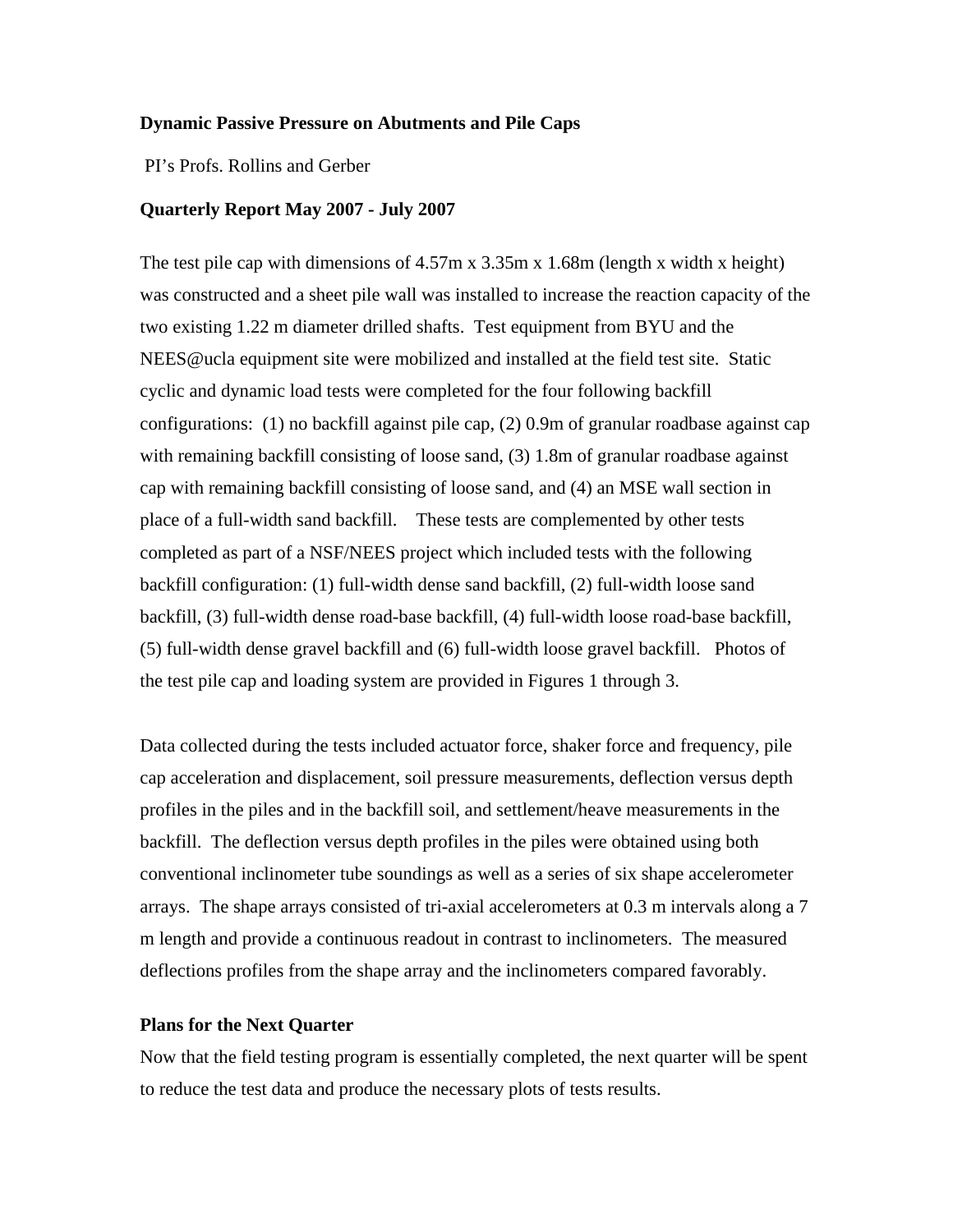## **Budget Considerations**

We estimate that approximate \$148,200 will have been spent at the end of the quarter on work associated with Tasks 1-6. The total budget associated with all the project tasks is \$265,395. Therefore, approximately 55% of the budget has been spent for these tasks. We estimate that approximately 60% of the work on the project has now been completed. Therefore, the project appears to be on track from a budget standpoint.



Fig. 1. Looking northwest at test site with reaction foundation (foreground), two 600 kip hydraulic actuators, and eccentric-mass shaker (blue device in background) mounted to test pile cap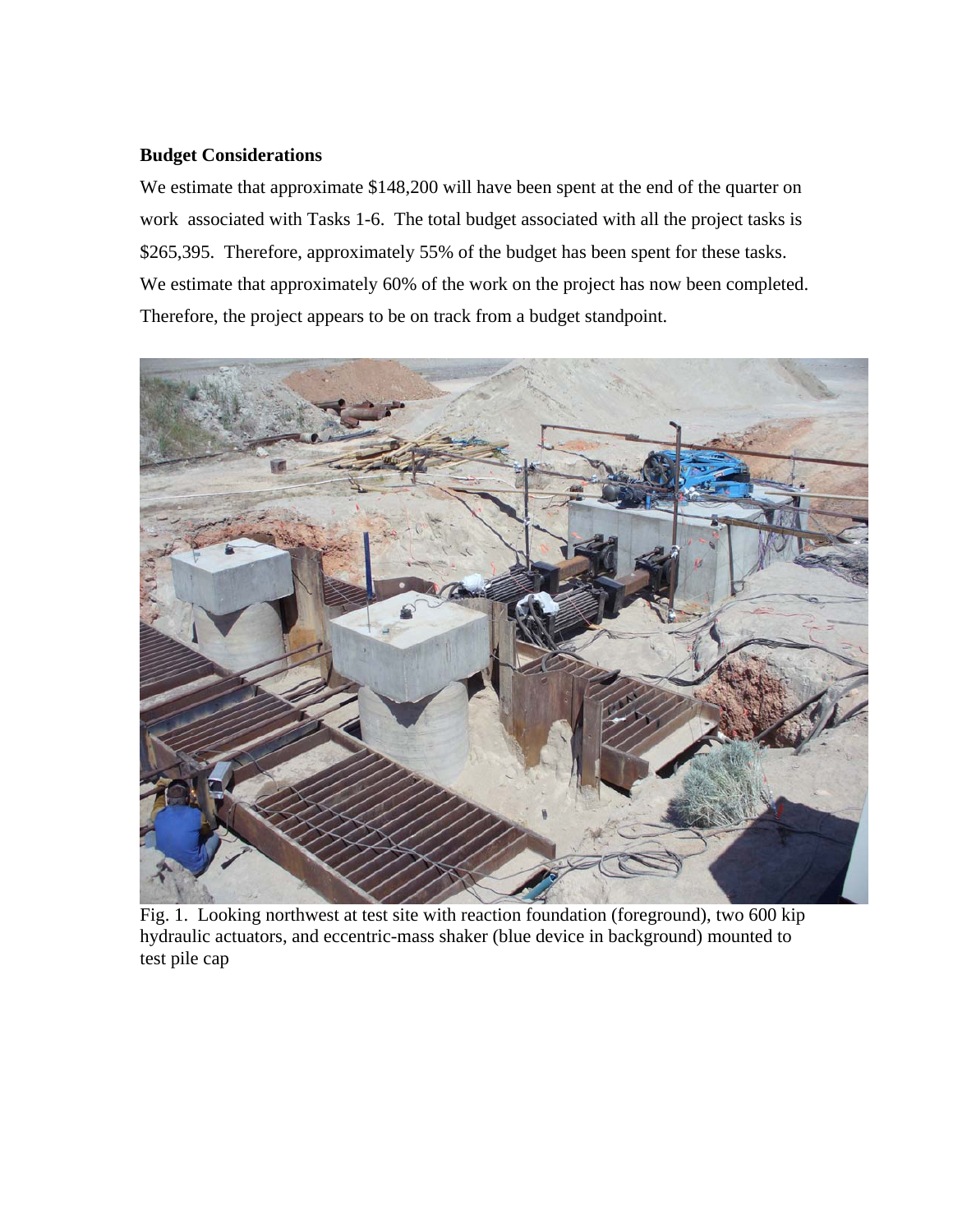

Fig. 2. 0.9m wide granular backfill zone adjacent to test cap during removal of loose sand backfill